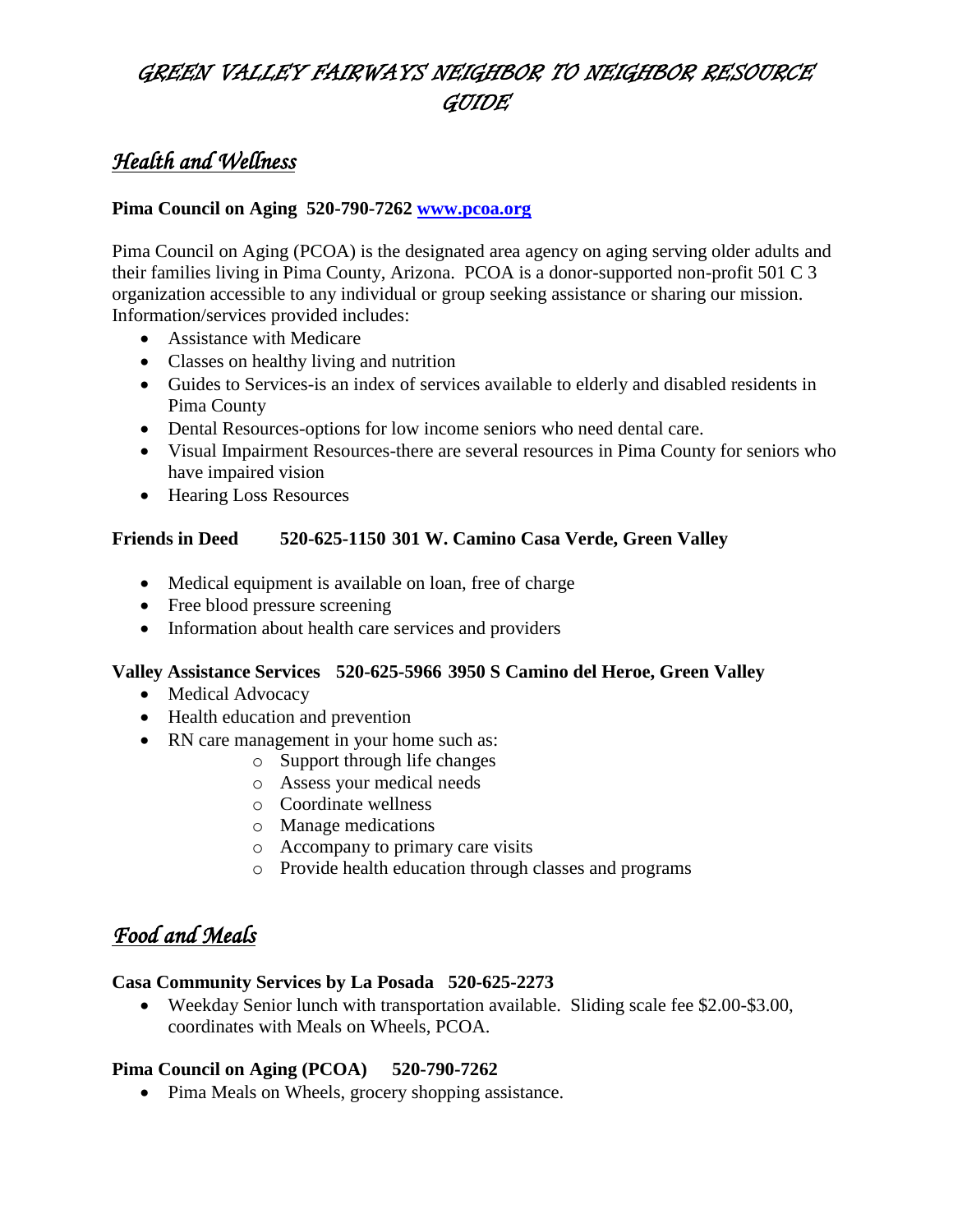- Funds, coordinates and contracts with community agencies such as:
	- o **Neighbors Care Alliance 520-790-0504** funded by PCOA. Volunteers will help older adults with grocery shopping, meal preparation and much more.
	- o **Valley Assistance Services 520-625-5966** Offers help with SNAP (food stamp program) and budgeting. Also grocery shopping assistance.
	- o **Seniors Helping Seniors 520-907-5207** Meal preparation, shopping and much more. Most long term care insurance accepted. Monthly billing
	- o **Sahuarita Food Bank 520-625-1375** Provides emergency food to those who are food insecure.
	- o **Amado-Green Valley-Sahuarita Food Bank 520-625-5252**

# *Rides and Transportation*

- **1. Casa Community Services 520-625-2273**
	- Bus service to selected events for enrolled clients.
- **2. Friends in Deed 520-625-4424**
	- Rides at no cost. Schedule within three business days for local rides and 4-5 days for Tucson rides. Good for doctor appointments-driver will wait for you
- **3. United Community Health Center (UCHC) 520-407-5600**
	- Medical trips for enrolled clients
- **4. Valley Assistance Services 520-625-5966**
	- Partners clients with volunteer-enrolled clients only
- **5. Sun Shuttle 520-884-7433**
	- Transportation provided north of Continental Road, call for routes, schedules or reservations
- **6. Sun Shuttle Dial-A-Ride 520-792-9222**
	- Door to door transportation available north of Continental Road
- **7. Arizona Stagecoach 520-889-1000**
	- General purpose transportation service-call for prices
- **8. Class Act Transportation 520-867-7826**
	- Taxi service-call for rates

# **9. Discount Cab 520-388-9000**

Taxi service in Pima County. Subcontractor with Sun Shuttle. Call for rates

# **10. Arizona Medical Transit 520-792-0944**

Transportation provided from Tucson Hospitals. Insurance based transportation

# **11. Arizona Senior Transport 520-573-6221**

• Medical ambulance-\$15 plus mileage

# **12. Handi-Car 520-881-3391**

• Transportation for medical appointments \$60 base rate plus mileage

# **13. Road to Recovery 520-321-7989**

• Rides to appointments for cancer patients

# **14. Sun ID 520-791-4100**

 Must go to Low Income Special Services Office, 35 W. Alameda, Tucson to qualify for Sun Shuttle Dial-a-Ride (ADA Office). Need two (2) forms of ID

# **15. Casa De Esperanze 520-625-2273**

Lunch and transport/VA financial assist if approved. Lunch cost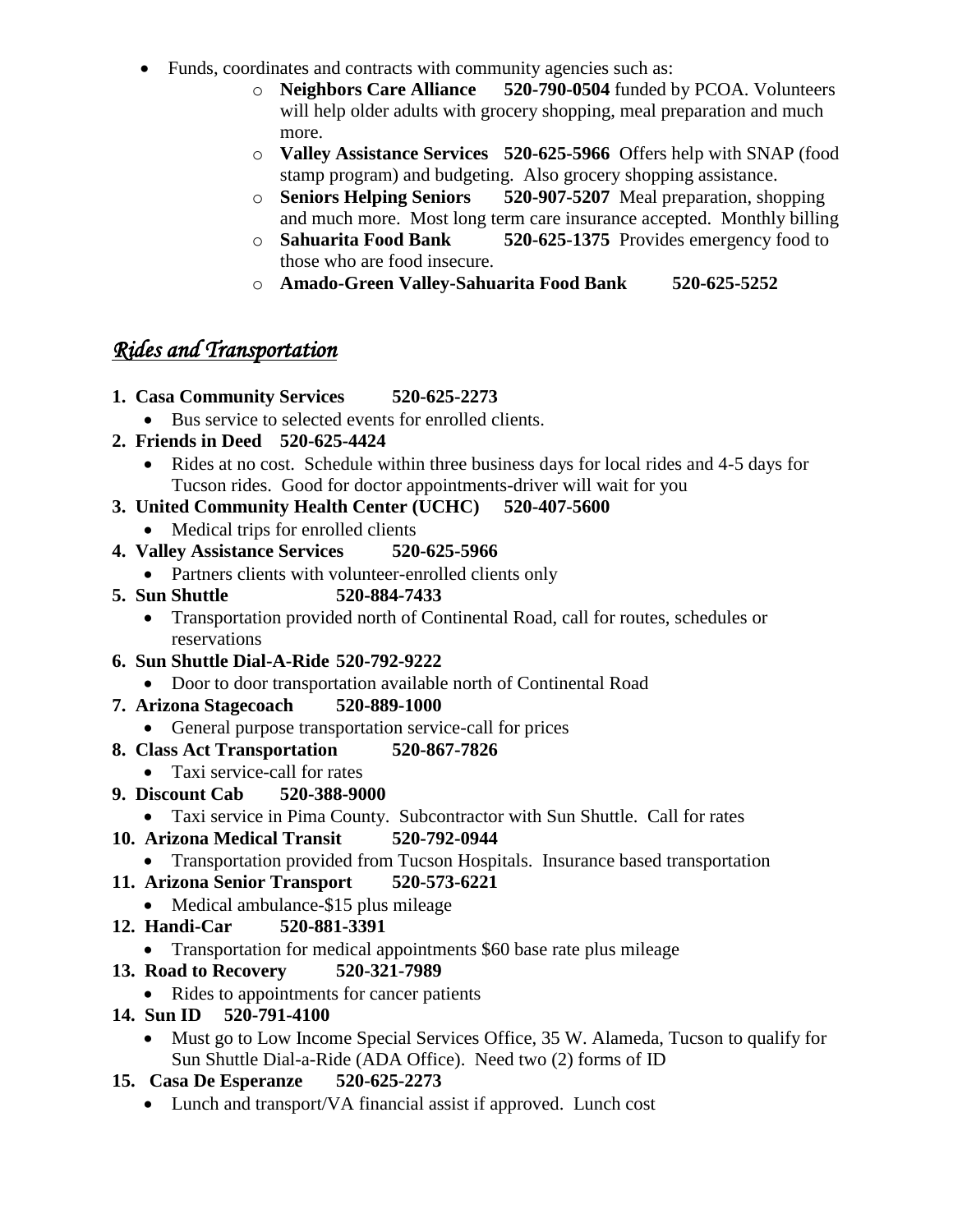# *Utility Resources*

### **Southwest Gas**

- Customer Service-1-800-860-6020 Financial assistance
- Residential Energy Assistance 1-877-6020, extension 3 LIRA Program-if qualified reduces THERM RATE. [www.sw.com](http://www.sw.com/) and click on "Assistance Program"

### **Tucson Electric**

- Customer Service 520-623-7711
- Emergency Hotline 520-623-3451
- Financial Assistance-if qualified call Customer Service or visit the following websites:
	- o [www.tep.com/customer/support](http://www.tep.com/customer/support)
	- o [www.tep.com/news/pluggedin/limi](http://www.tep.com/news/pluggedin/lim)tedincome assistance
	- o Short Term Assistance: [www.tep.com/assistance/emergency](http://www.tep.com/assistance/emergency)
	- o Weatherization Assistance: [www.tep.com/customerassistance/efficiency](http://www.tep.com/customerassistance/efficiency)

### **Water**

### **Community Water Company of Green Valley 520-625-8409 [www.communitywater.com](http://www.communitywater.com/)**

 Financial Assistance is offered through Salvation Army funded by the Round Up Program of Community Water

### **Sewer**

# **City of Tucson-Customer Service 520-791-3171**

 City of Tucson does not give assistance to Green Valley customers. Assistance of various needs can be sought through the Pima County Community Action 520-724-3794 or at [www.needhelppayingbills.com/html/pima\\_county\\_community-action](http://www.needhelppayingbills.com/html/pima_county_community-action)

# *Animal Sanctuaries and Emergency Services*

#### **1. Animal League of Green Valley 520-625-3170**

- Information for animal care and emergency services. Hours 10 Am-2 Pm 7 days a week.
- **2. Simpsons Wildlife Sanctuary 520-625-5900**
	- Birds and all wildlife-call for instruction
- **3. PAWS 520-207-4024**
	- Feral cat report
- **4. Snakes**
	- **Call 911 if Bitten**
	- To remove snakes from your property call 625-9200
- **5. Humane Society of Tucson 520-327-6088**
	- Report injured animals

# *Green Valley Fire District www.gvfire.org*

**1. Nurse Practitioner:** Green Valley Fire Based Urgent Care Service (FBUMS). Purpose is to increase the availability of healthcare to the community by providing either mobile urgent care via the 911 system or pre-scheduled appointments in order to evaluate, diagnose and treat lower acuity illness and injuries. This service is an additional resource to handle non-emergency urgent care type of calls. If you request to be seen by the NP (Nurse Practitioner) and if you don't need to be transported to an ER, a captain on scene can request that the NP respond with a